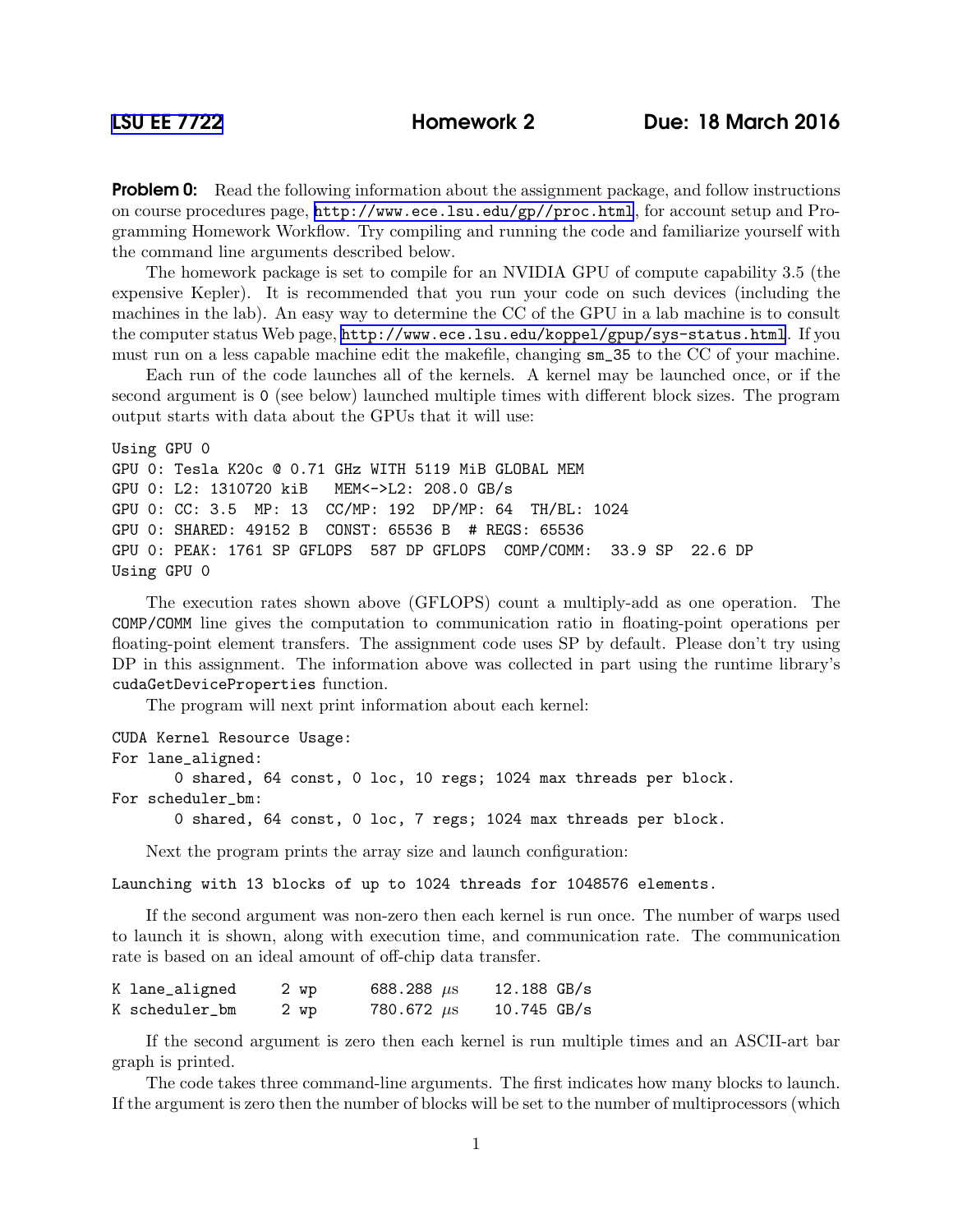is the default). If the argument is negative then the number of blocks will be  $aM$ , where a is the argument value and M is the number of MPs.

The second argument is the number of threads per block to try to use to launch each kernel. If the argument is omitted 1024 threads are tried. If the argument is omitted or positive, the actual number of threads used in a launch is the minimum of this argument and the kernel's maximum. (For example, if the second argument is 512, but kernel foo has a limit of 256 threads, foo will be launched with 256 threads.) If the second argument is zero then each kernel will be launched multiple times starting with 4 warps, incrementing by 4 warps until the kernel maximum is reached.

The third argument indicates the number of input and output vectors in mibi-elements. If  $a_3$ is the value of the third argument, the number of array elements will be  $a_3 2^{20}$ . The third argument is read as a floating-point number, so " $0.5$ " will result in a  $2^{19}$  vectors.

Here are some examples.

Running without arguments:  $hw01$ . This will use M blocks, where M is the number of multiprocessors, with up to 1024 threads per block. One could get the same result by running using hw01 0 1024 or hw01 M 1024 where  $M$  is replaced by whatever the number of multiprocessors is.

Run with 256 threads per block: hw01 0 256. Run with 256 threads per block and 10 blocks: hw01 10 256. Run each kernel multiple times: hw01 0 0.

**Problem 1:** In  $\text{mxv\_g\_only}$  the matrix is in constant memory. In this problem lets try device memory in mxv\_g\_only\_g.

(a) Modify hw02.cu so that kernel  $mxy_g$  only  $g$  reads the matrix from global memory rather than constant memory.

(b) How does the performance differ for the default matrix size,  $16 \times 16$ ?

(c) Above some matrix size the performance of  $m \times g_{\text{only}} g$  should drop in comparison to mvx\_g\_only. Describe what the problem is.

(d) Determine if in fact the expected change occurs. Inspect the SASS code to find changes in instructions and check performance above and below the threshold size. Comment on the number of instructions needed.

**Problem 2:** In  $\text{mxy-g-only}$  the matrix is in constant memory. In this problem lets try shared memory in mxv\_g\_only\_s.

(a) Modify hw02.cu so that kernel  $mx \text{g}$ -only-s initially reads the matrix from constant memory and places it in shared memory, then accesses it from shared memory when performing matrix/ vector multiplications.

(b) How does the performance differ for the default matrix size,  $16 \times 16$ ?

(c) Comment on the difference in the number of instructions and the impact that might have on the peak execution time.

(d) Above some matrix size the performance of mvx\_g\_only\_s should be much better than mvx\_g\_only. Explain why this might happen.

(e) Determine if in fact the expected change occurs in mvx\_g\_only. Inspect the SASS code to find changes in instructions and check performance above and below the threshold size.

**Problem 3:** The kernels in this assignment make inefficient use of memory requests when loading and storing vectors.

The problem can be solved by interleaving the vectors. If the array is interleaved degree d then the first d elements of  $d$  in and  $d$ -out will be the first component (say,  $v_x$ ) of the first d vectors. Without interleaving, the program stores vectors contiguously in arrays d\_in and d\_out.